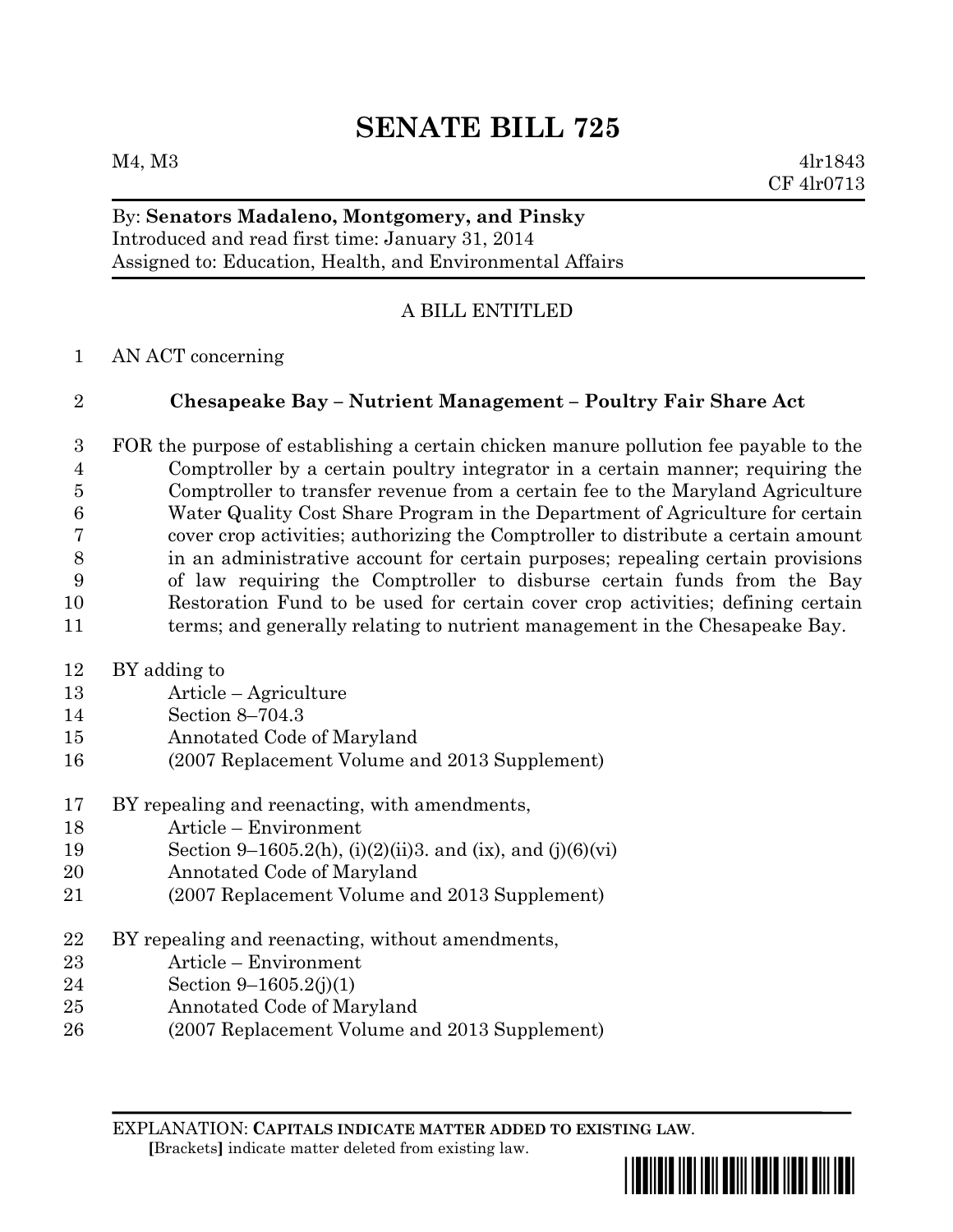|                               | <b>SENATE BILL 725</b><br>$\overline{2}$                                                                    |
|-------------------------------|-------------------------------------------------------------------------------------------------------------|
| $\mathbf 1$<br>$\overline{2}$ | SECTION 1. BE IT ENACTED BY THE GENERAL ASSEMBLY OF<br>MARYLAND, That the Laws of Maryland read as follows: |
| 3                             | Article - Agriculture                                                                                       |
| 4                             | $8 - 704.3.$                                                                                                |
| $\overline{5}$                | (1) IN THIS SECTION THE FOLLOWING WORDS HAVE<br>(A)<br><b>THE</b>                                           |
| 6                             | MEANINGS INDICATED.                                                                                         |
| 7<br>$8\,$                    | "FEE" MEANS THE CHICKEN MANURE POLLUTION<br>(2)<br><b>FEE</b><br>ESTABLISHED UNDER THIS SECTION.            |
| 9                             | "POULTRY INTEGRATOR" MEANS<br>(3)<br>AN<br><b>ENTITY</b><br><b>THAT</b>                                     |
| 10                            | CONTRACTS WITH A FARMER TO RAISE POULTRY FOR THE ENTITY ON PROPERTY                                         |
| 11                            | <b>OWNED OR LEASED BY THE FARMER.</b>                                                                       |
| 12                            | (1) BEGINNING OCTOBER 1, 2014, THERE IS A CHICKEN MANURE<br>(B)                                             |
| 13                            | POLLUTION FEE TO BE PAID TO THE COMPTROLLER BY A POULTRY                                                    |
| 14                            | INTEGRATOR IN A MANNER DETERMINED BY THE COMPTROLLER.                                                       |
| 15                            | THE FEE IS 5 CENTS FOR EACH CHICKEN A POULTRY<br>(2)                                                        |
| 16                            | <b>INTEGRATOR PROVIDES TO A FARMER IN THE STATE.</b>                                                        |
| 17                            | (1)<br>EXCEPT AS PROVIDED IN PARAGRAPH<br>(C)<br>(2)<br><b>THIS</b><br>OF                                   |
| 18                            | SUBSECTION, THE COMPTROLLER SHALL TRANSFER THE REVENUE FROM THE                                             |
| 19                            | FEE TO THE MARYLAND AGRICULTURE WATER QUALITY COST SHARE                                                    |
| 20                            | PROGRAM IN THE DEPARTMENT TO FUND COVER CROP ACTIVITIES ON                                                  |
| 21                            | AGRICULTURAL LANDS UPON WHICH CHICKEN MANURE HAS BEEN APPLIED AS                                            |
| 22                            | FERTILIZER.                                                                                                 |
| 23                            | THE<br><b>COMPTROLLER</b><br>(2)<br>$\mathbf{MAY}$<br><b>DISTRIBUTE</b><br><b>TO</b><br>AN                  |
| 24                            | ADMINISTRATIVE COST ACCOUNT AN AMOUNT THAT IS NECESSARY<br><b>TO</b>                                        |
| 25                            | <b>ADMINISTER THE FEE.</b>                                                                                  |
| 26                            | THE COMPTROLLER MAY ADOPT REGULATIONS NECESSARY TO<br>(D)                                                   |
| $27\,$                        | ADMINISTER, COLLECT, AND ENFORCE THE FEE.                                                                   |
| 28                            | <b>Article - Environment</b>                                                                                |
| 29                            | $9 - 1605.2.$                                                                                               |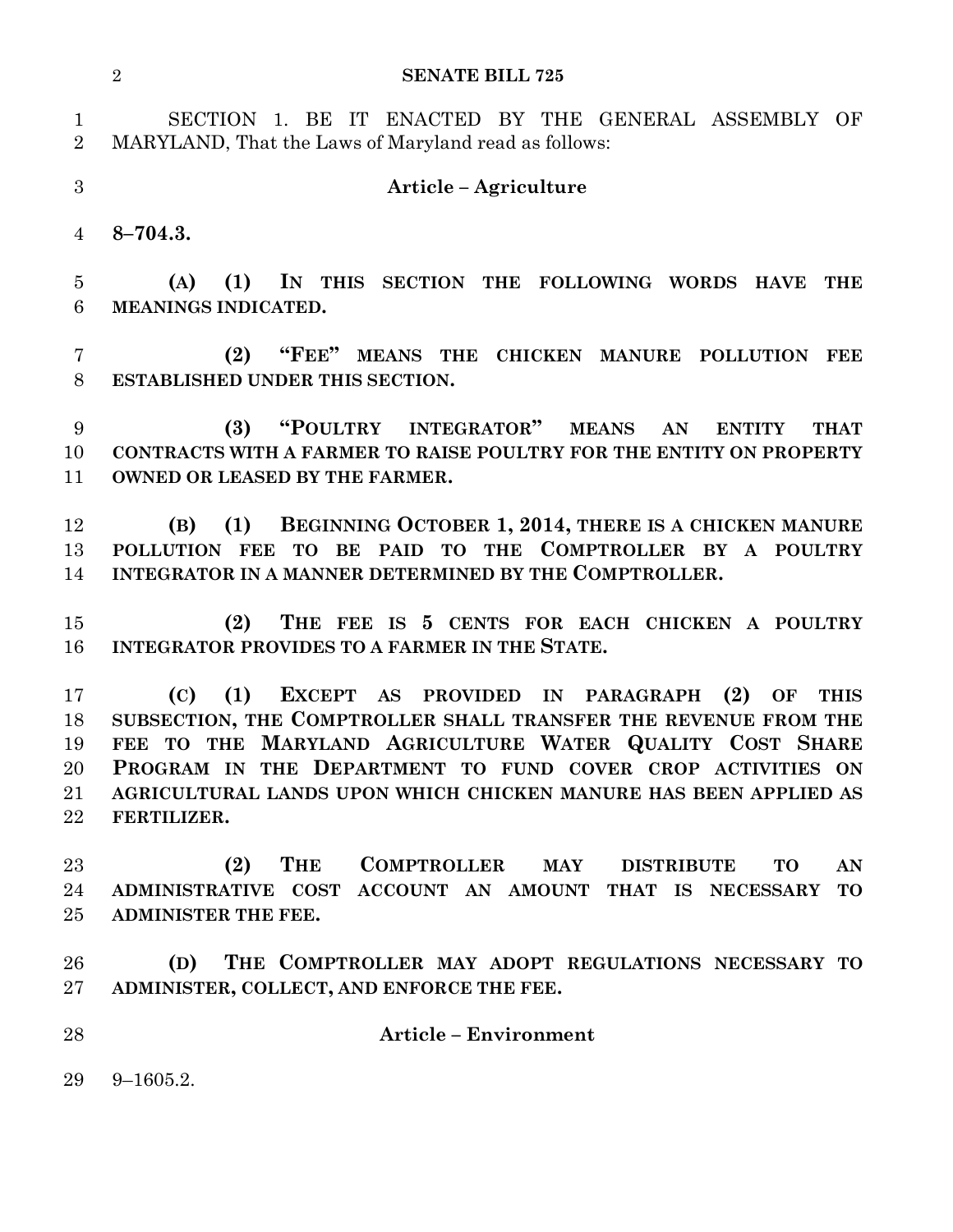| ۰.     |               |
|--------|---------------|
| ×      | I             |
|        |               |
| ×<br>w | ۰.<br>۰,<br>٧ |

| $\mathbf{1}$<br>$\overline{2}$<br>3 | (1)<br>(h)                                                                                                                                                                                                                                                                                                                                               |      | With regard to the funds collected under subsection $(b)(1)(i)1$ , from<br>users of an onsite sewage disposal system or holding tank that receive a water bill,<br>$(i)$ 2, and $(i)$ 3 of this section, beginning in fiscal year 2006, the Comptroller shall:                                                 |
|-------------------------------------|----------------------------------------------------------------------------------------------------------------------------------------------------------------------------------------------------------------------------------------------------------------------------------------------------------------------------------------------------------|------|----------------------------------------------------------------------------------------------------------------------------------------------------------------------------------------------------------------------------------------------------------------------------------------------------------------|
| $\overline{4}$<br>$\overline{5}$    | Fund; and                                                                                                                                                                                                                                                                                                                                                | (i)  | Establish a separate account within the Bay Restoration                                                                                                                                                                                                                                                        |
| $\,6$<br>7                          | subsection.                                                                                                                                                                                                                                                                                                                                              | (ii) | Disburse the funds as provided under paragraph (2) of this                                                                                                                                                                                                                                                     |
| 8                                   | (2)                                                                                                                                                                                                                                                                                                                                                      |      | The Comptroller shall[:                                                                                                                                                                                                                                                                                        |
| 9<br>10                             | to be used for:                                                                                                                                                                                                                                                                                                                                          | (i)  | Deposit 60% of DEPOSIT the funds in the separate account                                                                                                                                                                                                                                                       |
| 11<br>12<br>13<br>14<br>15          | $[1.]$ (I)<br>Subject to paragraph (3) of this subsection, with<br>priority first given to failing systems and holding tanks located in the Chesapeake and<br>Atlantic Coastal Bays Critical Area and then to failing systems that the Department<br>determines are a threat to public health or water quality, grants or loans for up to<br>$100\%$ of: |      |                                                                                                                                                                                                                                                                                                                |
| 16<br>17                            |                                                                                                                                                                                                                                                                                                                                                          |      | $[A.]$ 1.<br>The costs attributable to upgrading an onsite<br>sewage disposal system to the best available technology for the removal of nitrogen;                                                                                                                                                             |
| 18<br>19<br>20                      | for the removal of nitrogen;                                                                                                                                                                                                                                                                                                                             |      | [B.] 2.<br>The cost difference between a conventional<br>onsite sewage disposal system and a system that utilizes the best available technology                                                                                                                                                                |
| 21<br>22<br>23                      | for nitrogen removal;                                                                                                                                                                                                                                                                                                                                    |      | $\left[ \text{C.}\right]$ 3.<br>The cost of repairing or replacing a failing<br>onsite sewage disposal system with a system that uses the best available technology                                                                                                                                            |
| 24<br>25<br>26<br>27<br>28          | [D.] $4.$<br>The cost, up to the sum of the costs authorized<br>under item [B] 2 of this item for each individual system, of replacing multiple onsite<br>sewage disposal systems located in the same community with a new community<br>sewerage system that is owned by a local government and that meets enhanced<br>nutrient removal standards; or    |      |                                                                                                                                                                                                                                                                                                                |
| 29<br>30<br>31<br>32                |                                                                                                                                                                                                                                                                                                                                                          |      | $E.$ ] 5.<br>The cost, up to the sum of the costs authorized<br>under item [C] 3 of this item for each individual system, of connecting a property<br>using an onsite sewage disposal system to an existing municipal was tewater facility<br>that is achieving enhanced nutrient removal level treatment; and |
| 33<br>34                            |                                                                                                                                                                                                                                                                                                                                                          |      | $[2.]$ (II)<br>The reasonable costs of the Department, not to<br>exceed 8% of the funds deposited into the separate account, to:                                                                                                                                                                               |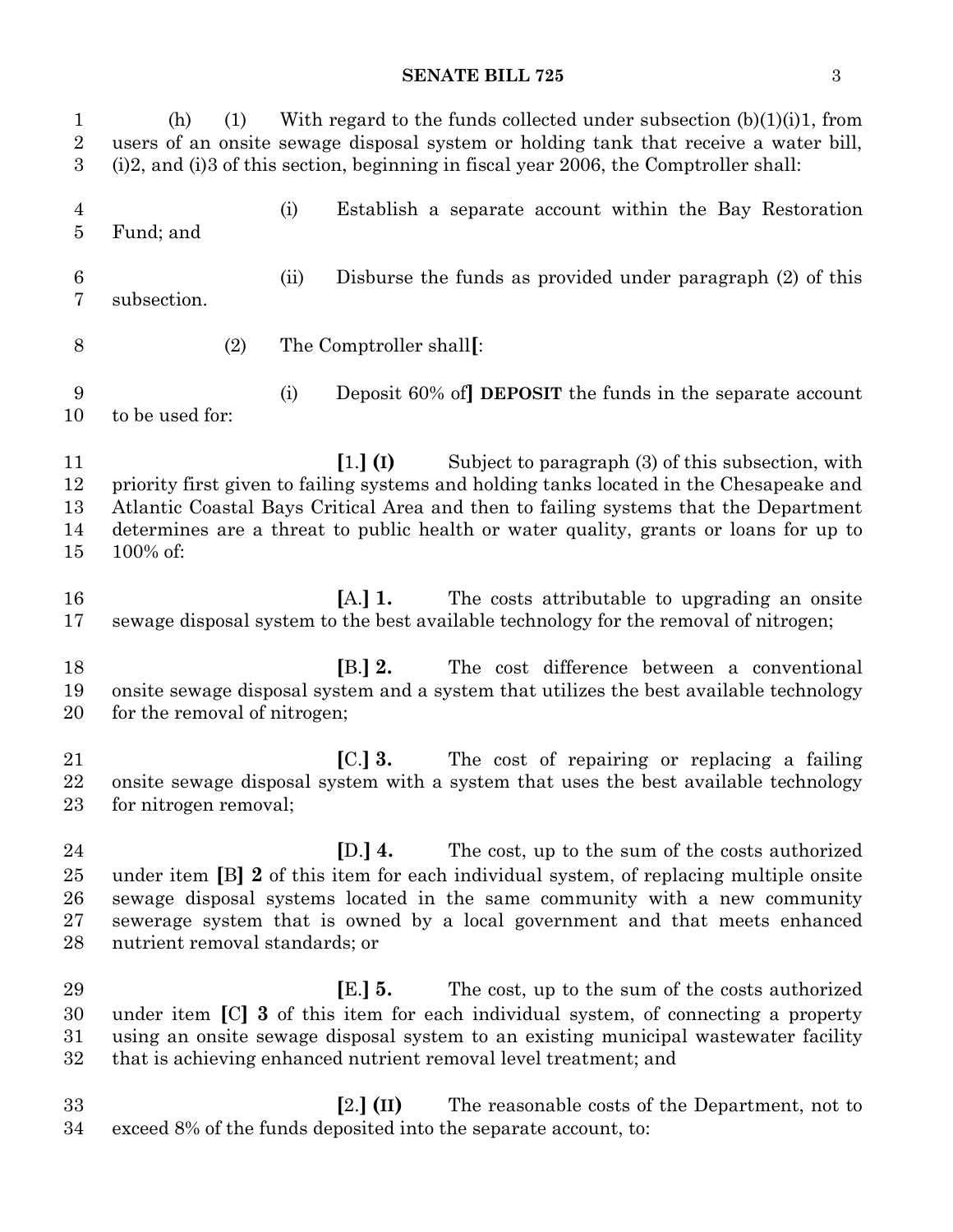**[**A.**] 1.** Implement an education, outreach, and upgrade program to advise owners of onsite sewage disposal systems and holding tanks on the proper maintenance of the systems and tanks and the availability of grants and loans under item 1 of this item; **[**B.**] 2.** Review and approve the design and construction of onsite sewage disposal system or holding tank upgrades; **[**C.**] 3.** Issue grants or loans as provided under item 1 of this item; and **[**D.**] 4.** Provide technical support for owners of upgraded onsite sewage disposal systems or holding tanks to operate and maintain the upgraded systems**[**; and (ii) Transfer 40% of the funds to the Maryland Agriculture Water Quality Cost Share Program in the Department of Agriculture in order to fund cover crop activities**]**. (3) (i) Funding for the costs identified in paragraph **[**(2)(i)1**] (2)(I)** of this subsection shall be provided in the following order of priority: 1. For owners of all levels of income, the costs identified in paragraph **[**(2)(i)1A and B**] (2)(I)1 AND 2** of this subsection; and 2. For low–income owners, as defined by the Department, the costs identified in paragraph **[**(2)(i)1C**] (2)(I)3** of this subsection: A. First, for best available technologies for nitrogen removal; and B. Second, for other wastewater treatment systems. (ii) Funding for the costs identified in paragraph **[**(2)(i)1D**] (2)(I)4** of this subsection may be provided if: 26 1. The environmental impact of the onsite sewage disposal system is documented by the local government and confirmed by the Department; 2. It can be demonstrated that: A. The replacement of the onsite sewage disposal system with a new community sewerage system is more cost effective for nitrogen removal than upgrading each individual onsite sewage disposal system; or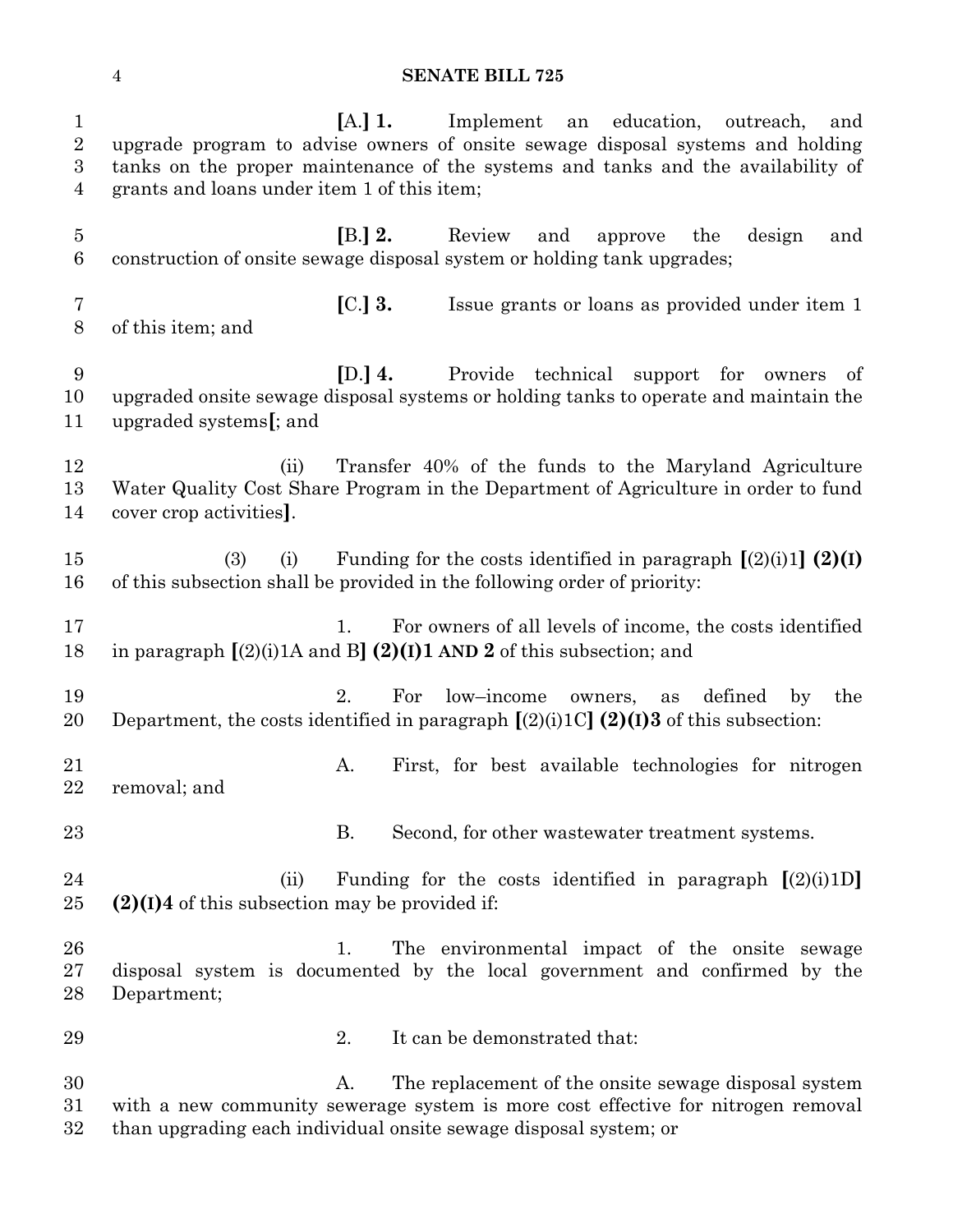#### **SENATE BILL 725** 5

| $\mathbf{1}$<br>$\overline{2}$ | The individual replacement of the onsite sewage<br><b>B.</b><br>disposal system is not feasible; and                                                                                                                                                                                                   |
|--------------------------------|--------------------------------------------------------------------------------------------------------------------------------------------------------------------------------------------------------------------------------------------------------------------------------------------------------|
| $\boldsymbol{3}$<br>4<br>5     | 3.<br>The new community sewerage system will only serve<br>lots that have received a certificate of occupancy, or equivalent certificate, on or before<br>October 1, 2008.                                                                                                                             |
| 6<br>7<br>8                    | (iii)<br>Funding for the costs identified in paragraph $[(2)(i)1E]$<br>$(2)(1)5$ of this subsection may be provided only if all of the following conditions are<br>met:                                                                                                                                |
| $9\,$<br>10<br>11              | The environmental impact of the onsite sewage<br>1.<br>disposal system is documented by the local government and confirmed by the<br>Department;                                                                                                                                                       |
| 12                             | 2.<br>It can be demonstrated that:                                                                                                                                                                                                                                                                     |
| 13<br>14<br>15<br>16           | The replacement of the onsite sewage disposal system<br>A.<br>with service to an existing municipal was tewater facility that is achieving enhanced<br>nutrient removal level treatment is more cost-effective for nitrogen removal than<br>upgrading the individual onsite sewage disposal system; or |
| 17<br>18                       | В.<br>The individual replacement of the onsite sewage<br>disposal system is not feasible;                                                                                                                                                                                                              |
| 19<br>20                       | 3.<br>The<br>project is consistent<br>with<br>the<br>county's<br>comprehensive plan and water and sewer master plan;                                                                                                                                                                                   |
| 21<br>22<br>23                 | The onsite sewage disposal system was installed as of<br>4.<br>October 1, 2008, and the property the system serves is located in a priority funding<br>area, in accordance with $\S$ 5–7B–02 of the State Finance and Procurement Article; and                                                         |
| 24<br>25<br>26<br>27           | The local government has adopted a policy or<br>5.<br>procedure that will guarantee that any future connection to an existing municipal<br>wastewater facility that is funded under paragraph $[(2)(i)1E]$ $(2)(1)5$ of this<br>subsection will meet all of the requirements under this subparagraph.  |
| 28<br>29<br>30                 | The Comptroller, in consultation with the Administration, may<br>(4)<br>establish any other accounts and subaccounts within the Bay Restoration Fund as<br>necessary to:                                                                                                                               |
| 31                             | Effectuate the purposes of this subtitle;<br>(i)                                                                                                                                                                                                                                                       |
| 32                             | Comply with the provisions of any bond resolution;<br>(ii)                                                                                                                                                                                                                                             |
| 33<br>34                       | Meet the requirements of any federal or State law or of any<br>(iii)<br>grant or award to the Bay Restoration Fund; and                                                                                                                                                                                |